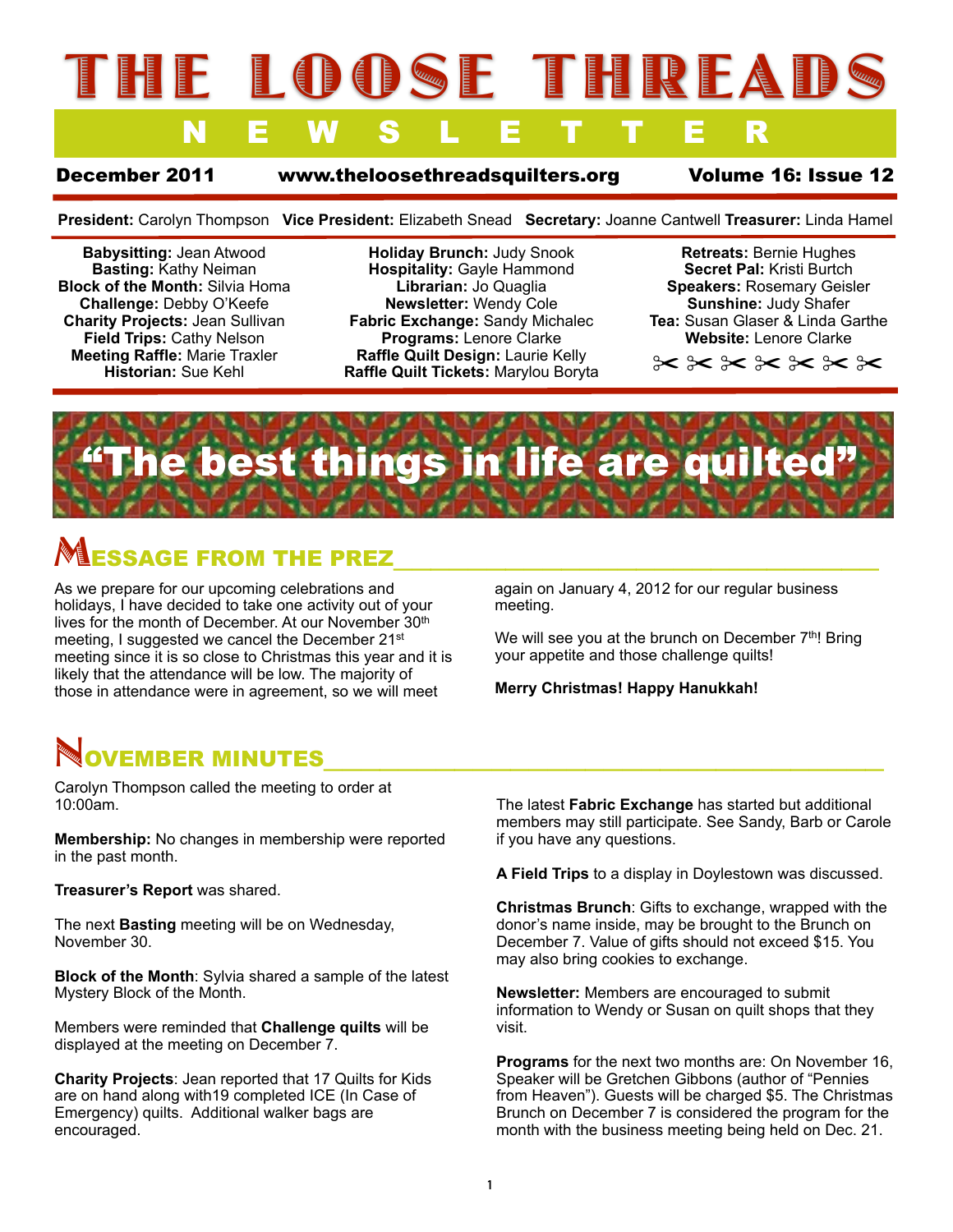Snook who were asked to prepare a slate of candidates An election was held for **Nominating Committee** members: Those elected are Bernie Hughes and Judy for Loose Threads officers for the May meeting.

Lorie reported that all cutting for the **Raffle Quilt** has been completed.

She will be submitting an **order to AQS** very soon. See her for details**.**

**Retreats:** Twelve guild members enjoyed a great retreat at **Blue Lake Retreat** house (near Burkholders) in October. Carolyn was thanked for her many contributions in making this a success.

The next **Retreat at St. Mary's in Elverson** will be on January 20-22, 2012. Sign up now.

## $\blacksquare$ IN'T THAT THE TRUTH $\blacksquare$

### Lunch With the Girls Through the Ages

A group of **15-year-old-girlfriends** discussed where to meet for dinner. Finally, they agreed to meet at the Dairy Queen next to the Ocean View restaurant because they had only \$6.00 among them and Jimmy Johnson, the cute boy in Social Studies, lived on that street.

10 years later; the group of **25-year-old-girlfriends**  discussed where to meet for dinner. Finally, they agreed to meet at the Ocean View restaurant because the beer was cheap, the restaurant offered free snacks, the band was good, there was no cover and there were lots of cute guys.

10 years later; the group of **35-year-old-girlfriends**  discussed where to meet for dinner. Finally, they agreed to meet at the Ocean View restaurant because the cosmos were good, it was right near the gym and, if they went late enough, there wouldn't be too many whiny little kids.

10 years later; the group of **45-year-old-girlfriends**  discussed where to meet for dinner. Finally, they agreed to meet at the Ocean View restaurant because the martinis were big and the waiters had tight pants and nice buns.

**North Mountain Retreat** near Carlisle is scheduled on June 22-24.

Additional mid-week retreats at Blue Lake will be investigated as well as interest in a retreat at White Oak, both in Lancaster County.

**Secret Pals** will be revealed at the December 7 brunch.

**The Sunshine Committee** will follow members who are having surgeries in November.

Meeting concluded at 11:10 am followed by Show and Tell.

Joanne Cantwell, Secretary

10 years later; the group of **55-year-old-girlfriends**  discussed where to meet for dinner. Finally, they agreed to meet at the Ocean View restaurant because the prices were reasonable, the wine list was good, the restaurant had windows that opened (in case of a hot flash) and fish is good for cholesterol.

10 years later; the group of **65-year-old-girlfriends**  discussed where to meet for dinner. Finally, they agreed to meet at the Ocean View restaurant because the lighting was good and the restaurant had an early bird special.

10 years later; the group of **75-year-old-girlfriends**  discussed where to meet for dinner. Finally, they agreed to meet at the Ocean View restaurant because the food was not too spicy and the restaurant was handicappedaccessible.

10 years later; the group of **85-year-old-girlfriends**  discussed where to meet for dinner. Finally, they agreed to meet at the Ocean View restaurant because they had never been there before.

*From the Country Threads Pattern Company and Quilt Shop's "Goat Gazette" (Fall Issue). Check out their website, [http://www.countrythreads.com/,](http://www.countrythreads.com/) for some great "country style" patterns.*



## NAME THE QUILT BLOCK

Answer and pattern on page 4.

# BUSINESS MEETING RAFFLE\_\_\_\_\_\_\_\_\_\_\_\_\_\_\_\_\_\_\_\_\_\_\_\_\_ **January 4:** Wendy Cole

**February 1:** Gayle Hammond **March 7:** Amy Smith-Moniz

**April 4:** Sue Kehl **May 2:** Linda Hamel **June 6:** Laurie Kelly

**July 4:** Jo Quaglia **August 1:** Margie Allen **September 5:** Jean Sullivan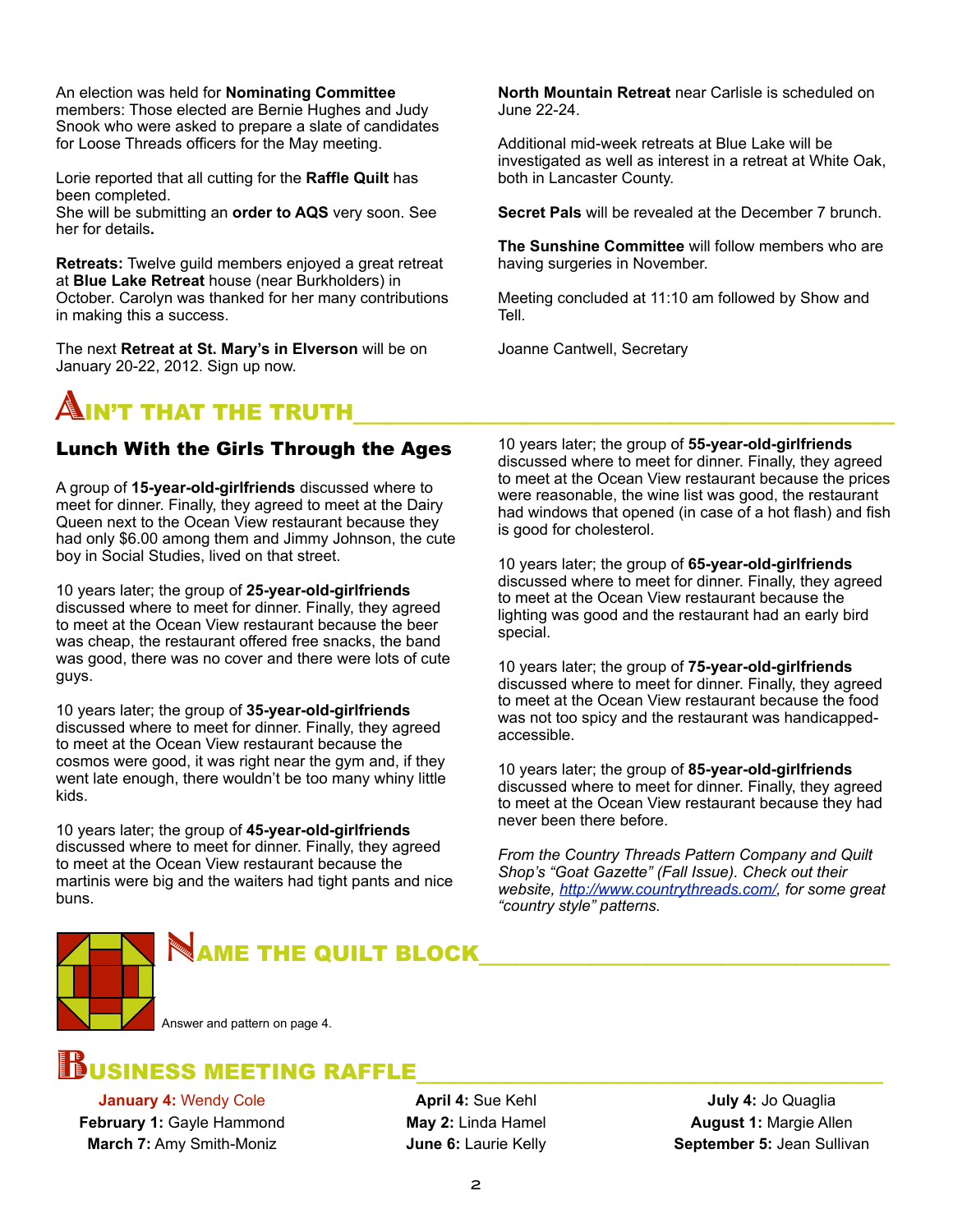## $\mathbb R$  ECIPES OF THE MONTH

Linda Hamel wowed us at the Blue Lake retreat with this tasty casserole. It's perfect for a holiday breakfast. Enjoy!!!

### BAKED FRENCH TOAST CASSEROLE

1 loaf cinnamon-swirl bread 8 eggs 2 c. half-and-half 1 cup milk 2 Tbsp granulated sugar 1 tsp. vanilla ¼ tsp. cinnamon ¼ tsp. nutmeg ~ 1 c. blueberries (optional)  $\sim$   $\frac{3}{4}$  c. coarsely chopped pecans



The next day, preheat oven to 350º. Bake casserole for 40 minutes, until puffed and lightly golden. Serve with maple syrup.

Slice bread into cubes, 1 inch in size. Add bread to a greased 9" x 13" baking dish, mixing in blueberries and pecans, if desired. In a large bowl, combine eggs with the remaining ingredients and whisk until well blended. Pour mixture over bread, making sure all are covered evenly with the milk-egg mixture. Cover and refrigerate overnight.

Here is another great recipe for a holiday breakfast. Linda Garthe's yummy, gooey Cinnamon Buns.

### **Dough**

1 pkg. dry yeast

1 c. warm water (105-115)

3 Tbsp. sugar

2 Tbsp. soft butter or shortening

1 egg

¾ tsp. salt

3 c. more or less, all-purpose flour,

 $\frac{1}{2}$  c. potato flour (use an additional  $\frac{1}{2}$  c. all-purpose flour instead if desired)

1 Tbsp. vital wheat gluten (if you have it)

If using active dry yeast, dissolve it in warm water in a large bowl. Add sugar, shortening, egg, salt and half the flour; beat at low speed until smooth. Stir in enough of the remaining flour to make soft dough.

If using instant yeast, put everything, except a little of the flour, into the bowl of your mixer with the dough hook attached. Mix on your machine's kneading speed, adding enough flour to make a soft dough.

Turn dough out of the bowl, form it into a ball and place it in an oiled bowl. Turn to oil the top and cover the bowl with plastic wrap. Let raise in a warm place (85º) until doubled, about 1 hr, or refrigerate up to 5 days.

When ready to make the rolls, take the risen dough out of the bowl and knead 4 or 5 times. Roll dough out on a

## **Filling** CINNAMON BUNS

2 Tbsp. softened butter

2 - 3 tsp. cinnamon

equal parts brown and confectioners' sugar.(about ⅓ c. each)

### **Frosting**

1 - 8oz. pkg. cream cheese, room temperature

- ¼ c. softened butter
- ¼ c. heavy cream

1½ tsp. vanilla or vanilla paste

1½ c. confectioners sugar

lightly floured surface to about 14" x 9". Spread with a couple tablespoons of softened butter and sprinkle the cinnamon mixture evenly over the dough. Roll up the dough, starting at the long edge. Cut with a knife or dental floss into about 1½" slices and place in greased baking pan. The recipe calls for a 9" square pan but I think a bigger one works better). Cover and let rise In warm place (85º) for about 40 minutes or until doubled in bulk.

Bake at 375º for15 to 20 minutes or until lightly browned.

While they are baking make the icing. Beat all but the sugar until fluffy. Add sugar and beat again until fluffy.

Remove the rolls from the oven and cool a little. Spread with icing and enjoy!

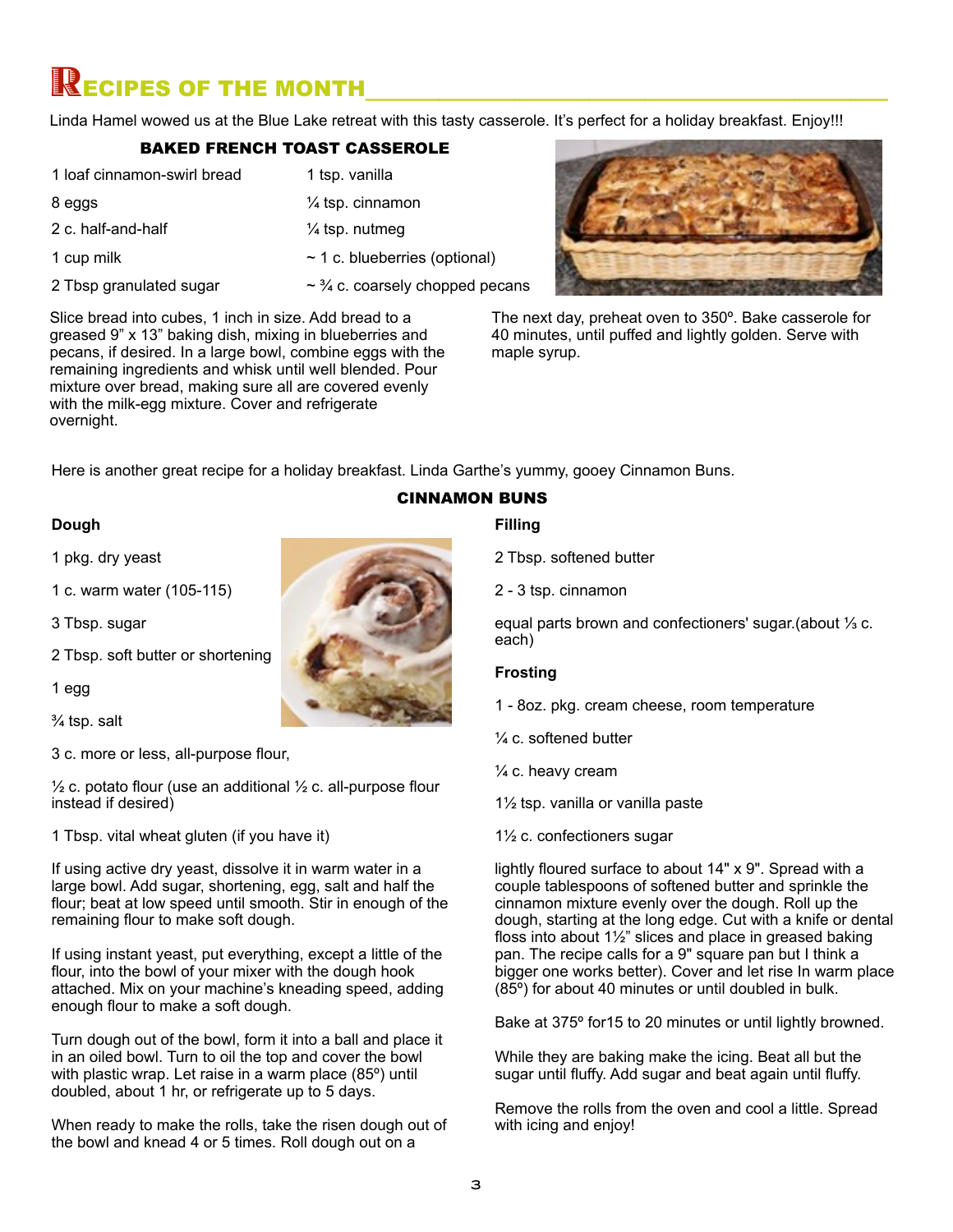# NEW BOOKS ON THE MARKET<br>Weekend

*By Barb Adams & Alma Allen*

Blackbird Designs for Kansas City Star Books. Make your weekend creative! Quilts, easy projects, rug hooking and a bit of cross stitch await you in Barb and Alma's latest book, Weekend.

# **NAME THE QUILT BLOCK<br>AND GREEK CROSS** (12" Block)



Cut one  $4\frac{1}{2}$ " square, four  $4\frac{1}{2}$ " x  $2\frac{1}{2}$ " rectangles and two 5" squares

Cut four 4½" x 2½" rectangles and two 5" squares

New English Paper Piecing

### *By Sue Daley*

A Faster Approach to a Traditional Favourite. You'll love these ten soft and pretty designs made with traditional hexagons, as well as squares, circles, pentagons, and other shapes. Learn the fundamentals of English paper piecing and needleturn applique to add to your repertoire of quiltmaking skills.



- 1. Sew HSTs from the red & green 5" squares. Trim to 4½".
- 2. Sew the red rectangles to the green ones.
- 3. Piece the units together as shown in the illustration.

## **BLOCK OF THE MONTH**

MYSTERY BOM #2 **(Stash Only)**

**Dark 1:** Cut four 2½" squares & eight 1½" squares

**Dark 2:** Cut four 2½" squares & eight 1½" squares

**Medium:** Cut four 2½" squares **Light:** Cut four 2½" squares (makes an 8" finished block)  $\begin{array}{ccc} \n\hline\n\end{array}$  D1  $\begin{array}{ccc} \n\hline\n\end{array}$  M









 $\mathbf Q$ UILT JUMBLE  $\mathbf R$  Rearrange the jumbled letters to spell out a quilting term.

## O R U F - T C H A P L O B C K

 **\_\_\_ \_\_\_ \_\_\_ \_\_\_ - \_\_\_ \_\_\_ \_\_\_ \_\_\_ \_\_\_ \_\_\_ \_\_\_ \_\_\_ \_\_\_ \_\_\_**  *The answer to the Jumble is on page 5 along with a description of this quilting term.*

## **FABRIC EXCHANGE 2011-2012; BATIKS**

November - orange December - gold January - light blue

February - red March - green April - purple

May - pink June - yellow July - tan

August - brown September - dark blue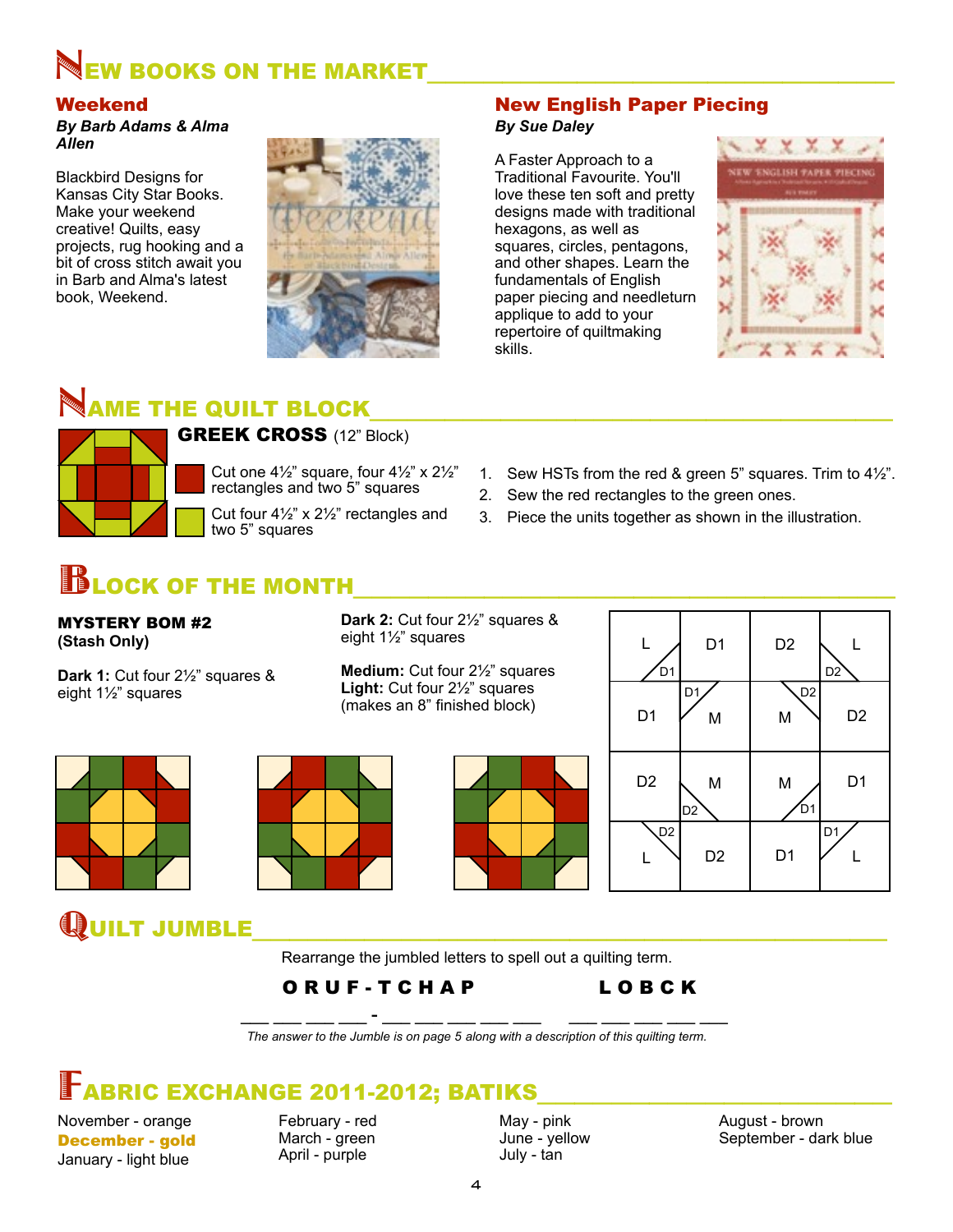# QUILT CHAT\_\_\_\_\_\_\_\_\_\_\_\_\_\_\_\_\_\_\_\_\_\_\_\_\_\_\_\_\_\_\_\_\_\_\_\_

How about knitting up a "passel" of Candy Cane Bedroom Socks for stocking stuffers. Here's how..[.http://](http://www.purlbee.com/candy-cane-bedroom-socks/2010/11/7/whits-knits-candy-cane-bedroom-socks.html) [www.purlbee.com/candy-cane-bedroom](http://www.purlbee.com/candy-cane-bedroom-socks/2010/11/7/whits-knits-candy-cane-bedroom-socks.html)[socks/2010/11/7/whits-knits-candy-cane](http://www.purlbee.com/candy-cane-bedroom-socks/2010/11/7/whits-knits-candy-cane-bedroom-socks.html)[bedroom-socks.html.](http://www.purlbee.com/candy-cane-bedroom-socks/2010/11/7/whits-knits-candy-cane-bedroom-socks.html)



Need some new ornaments for your Christmas tree? Here are a couple of free patterns that you might want to check out[. http://www.purlbee.com/felt-](http://www.purlbee.com/felt-snow-ball-ornaments/)

# **DECEMBER BIRTHDAYS**<br>10th LINDA GARTHE

10th CAROLYN THOMPSON 14th JEAN ATWOOD

14th MOLLY GEHRING 18th LENORE CLARKE 20th BERNIE HUGHES 25th JUDY QUINTAS-GORMAN

# **UPCOMING AREA EVENTS**<br>Quilt Art: International Expressions. September 10 -

December 31. 40 Contemporary Quilts from nine countries is at the James Michener Art Museum, in the Fred Beans Gallery, located at 138 South Pine St., Doylestown PA. Museum hours: Tuesday through Friday, 10 am to 4:30m pm; Saturday 10 am to 5 pm; Sunday noon to 5 pm. [www.michenermuseum.org/exhibits/quilt](http://www.michenermuseum.org/exhibits/quilt-art.php)[art.php.](http://www.michenermuseum.org/exhibits/quilt-art.php)

**Explore the Art of Quilts in a Three Part Series at the Newark Museum.** Pre-registration is required; call 973-5096-6613 or purchase tickets online. Fee for the series: \$25 members and \$30 non-members. Individual programs: \$10 members and \$15 non-members. October 15: Patchwork Folk are or Fine Art. November 19: Why Quilts Matter: History, Art and Politics. December 3: An Enduring Tradition: African American Quilt-Making. [www.newarkmuseum.org/artofquilts.html.](http://www.newarkmuseum.org/artofquilts.html)

**Mid-Atlantic Quilt Festival XXIII - February 23-26, 2012.** Presented by Mancuso Show Management, a compilation of quilting, fiber arts, and wearable arts. It's the perfect place for quilt enthusiasts and textile art- ists to meet, shop, learn and explore their art all under one roof at the Hampton Roads Convention Center, Hampton, Virginia. For more information visit [www.quiltfest.com/](http://www.quiltfest.com/activities.asp?id=8) [activities.asp?id=8.](http://www.quiltfest.com/activities.asp?id=8)

**The Quilt Fest of New Jersey VIII** - March 1-4, 2012. Presented by Mancuso Show Management, featuring a Merchants Mall offering the best in fabrics, notions, sewing machines, wearable art, embroidery and everything for the quilter and home sewer at the Garden State Exhibit Center, Somerset, NJ. For more information visit [www.quiltfest.com/activities.asp?id=30.](http://www.quiltfest.com/activities.asp?id=30)

[snow-ball-ornaments/](http://www.purlbee.com/felt-snow-ball-ornaments/)[http:// and www.purlbee.com/felt-](http://www.purlbee.com/felt-star-pendant-and-tree-top/)

[star-pendant-and-tree-top/.](http://www.purlbee.com/felt-star-pendant-and-tree-top/)

Bird Brain Designs has two new holiday embroidery patterns. Check them out at [https://mail.google.com/](https://mail.google.com/mail/?shva=1#inbox/133ffb22e4d1bcc8) [mail/?shva=1#inbox/](https://mail.google.com/mail/?shva=1#inbox/133ffb22e4d1bcc8) [133ffb22e4d1bcc8.](https://mail.google.com/mail/?shva=1#inbox/133ffb22e4d1bcc8)

**Garden of Quilts** - March 2-4, 2012. Presented by Susquehanna Valley Quilters, over 100 quilts made by guild members will be on display, a Quilter's Corner featuring hand-crafted items, vendor booths at Hughesville Fire Hall, Hughesville, PA. For more information visit susqvalleyquilters.org/ our2012quiltshow.html.

**AQS Lancaster Quilt Show** - March 14-17, 2012. At the Marriott at the Lancaster County Convention Cen- ter. For more information visit aqss- hows.com/AQSLancaster/.

**ArtQuilt Elements 2012.** Wayne Art Center, Wayne P.A. This is the 10th exibition of the internationally acclaimed AQE show set in suburban Philadelphia. This is a juried Art Quilt show. [www.artquiltelementsentry.com.](http://www.artquiltelementsentry.com) Show is March 30 - May 13, 2012.

**2012 Relief Sale** - April 13-14, 2012. Since 1957, all sale day proceeds, benefit the worldwide relief efforts of Mennonite Central Committee which include aid to the victims of poverty and other man-made and natural disasters. At the Farm Show Complex, Harrisburg, PA. For more information visit [www.pareliefsale.org/](http://www.pareliefsale.org/default.aspx) [default.aspx.](http://www.pareliefsale.org/default.aspx)

**Quilters Unlimited 39th Annual Quilters Unlimited Show** - June 1-3, 2012. At Dulles Expo Center, South Building, Chantilly, VA. For more information visit [www.quiltersunlimited.org/show.htm.](http://www.quiltersunlimited.org/show.htm)

## JILT JUMBLE ANSWER

Four-Patch Block: A block with two, four, or multiples of four units per row.